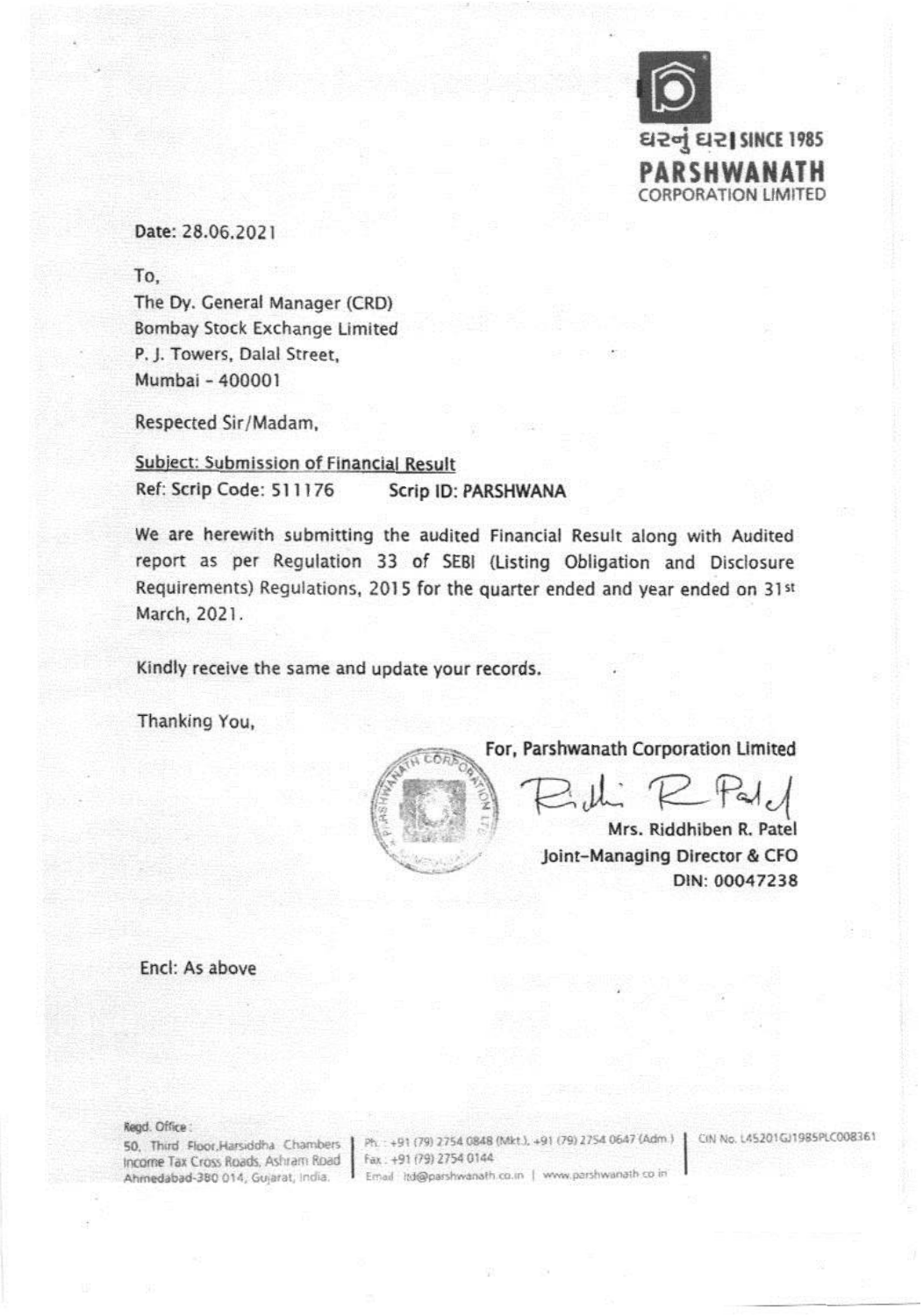

# Date: 28.06.2021

To,

The Dy. General Manager (CRD) Bombay Stock Exchange Limited P. J. Towers, Dalai Street, Mumbai - 400001

Respected Sir/Madam

# Subject:- Declaration pursuant to Regulation  $33(3)(d)$  of the SEBI (Listing Obligations and Disclosure Requirements) Requiations. 2015 Ref:- Scrip Code: 5111 76 Scrip ID: PARSHWANA Ref.:- SEBI Circular No. CIR/CFD/CMD/56/2016 dated May 27,2016

Pursuant to Regulation 33(3)(d) of SEBI (Listing Obligations and Disclosure Requirements)Regulations, 2015, as amended from time to time, we hereby declare that the Statutory Auditors of Parshwanath Corporation Limited, M/s. S G D G & Associates LIP, (Firm's Registration No: W100188), have submitted their Report with unmodified opinion on the Standalone Audited Financial Results of the Company for the financial year ended March 31, 2021, as approved by the Board at its Meeting held on June 28, 2021.

We request you to kindly take this in your record.

Thanking you,

Yours faithfully, The College of Parshwanath CorporationLimited

Mrs. Riddhiben R. Patel Joint-Managing Director & CFO DIN: 00047238

Regd. Office :

Income Tax Cross Roads, Ashram Road<br>Ahmedabad-380 014, Gujarat, India.

50. Third Floor.Harsiddha Chambers Ph. .491 (79) 2754 (848 (Mkt.). +91 (79) 2754 0647 (Adm.) c.IN No. 145201G/1985PLC008361<br>Income Tax Cross Roads. Ashram Road Fax : +91 (79) 2754 0144 Email: Itd@parshwanath.co.in | www.parshwarath.co.in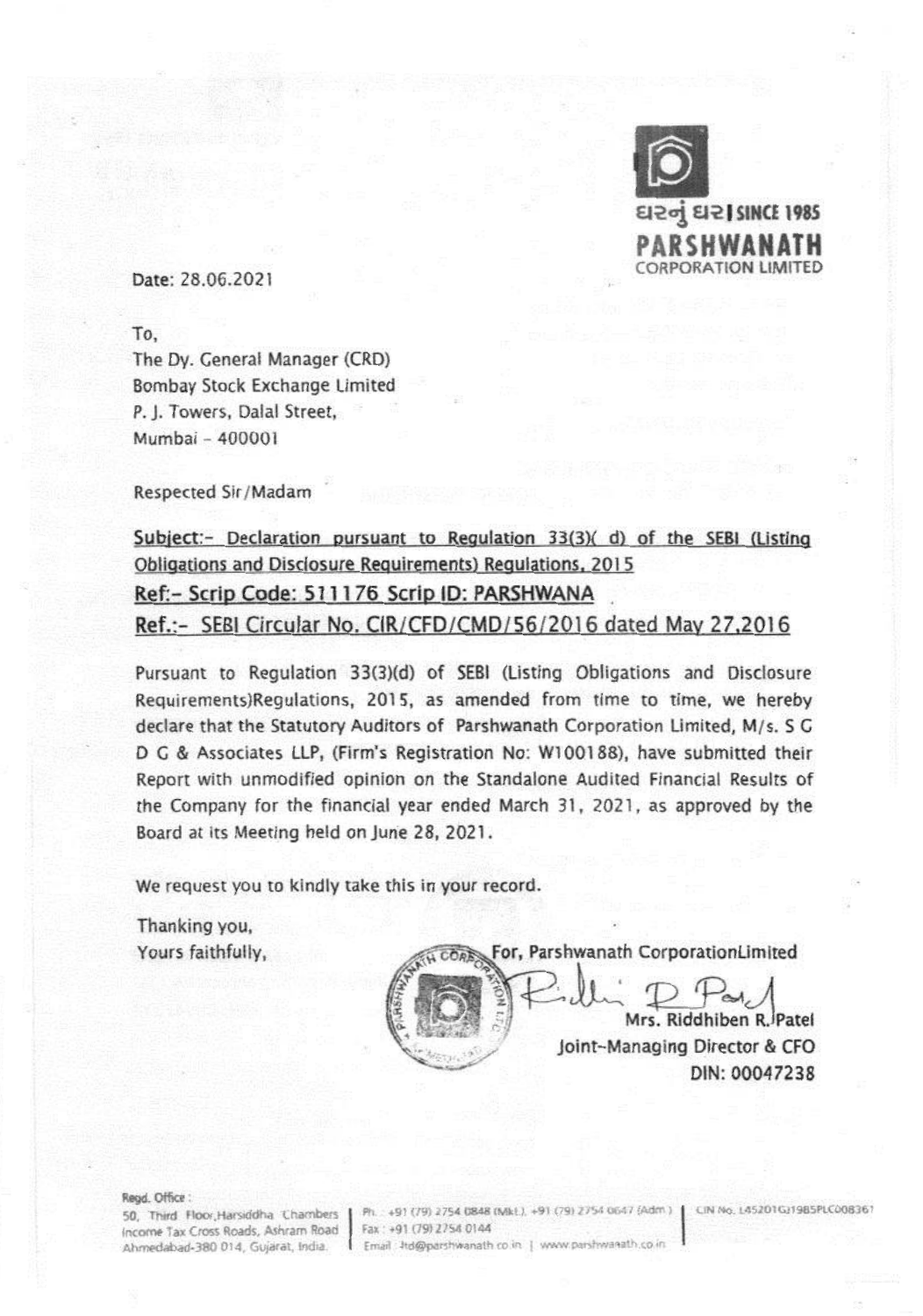

AUDITED FINANCIAL RESULTS FOR QUARTER-IV & YEAR ENDED ON 31<sup>st</sup> MARCH, 2021 Part I (Rs. in Lakhs except EPS data)

| Sr.<br>No. | <b>Particulars</b>                                                                                                                                 | Quarter Ended           |                           |                         | Year Ended                       |                                  |
|------------|----------------------------------------------------------------------------------------------------------------------------------------------------|-------------------------|---------------------------|-------------------------|----------------------------------|----------------------------------|
|            |                                                                                                                                                    | 31/03/2021<br>(Audited) | 31/12/2020<br>(Unaudited) | 31/03/2020<br>(Audited) | 31/03/2021<br>(Audited)          | 31/03/2020<br>(Audited)          |
| ŧ          | <b>Revenue from Operations</b>                                                                                                                     | 14.86                   | 22.51                     | 25.55                   | 44.39                            | 97.58                            |
| Ħ          | Other Income                                                                                                                                       | 11.83                   | 12.56                     | 15.43                   | 55.42                            | 62.72                            |
| Ш          | Total Income $(1 + 11)$                                                                                                                            | 26.69                   | 35.08                     | 40.98                   | 99.81                            | 160.30                           |
| IV.        | Expenditure<br>Project Expense<br>Changes in Inventories of Finished<br>Goods, Work-in-progress and Stock-<br>in-trade                             | 0.04<br>(0.04)          | 3.53<br>(3.53)            | 5.44<br>(5.44)          | 5.51<br>(5.51)                   | 17.67<br>(17.67)                 |
|            | <b>Employee Benefit Expenses</b>                                                                                                                   | 8.01                    | 6.83                      | 7:22                    | 28.62                            | 27.37                            |
|            | Depreciation                                                                                                                                       | 0.00                    | 0.00                      | 2.38                    | 0.00                             | 9.53                             |
|            | Other Expenditure                                                                                                                                  | 11.95                   | 8.62                      | 11.01                   | 37.16                            | 45.59                            |
|            | Total Expenses (IV)                                                                                                                                | 19.96                   | 15.45                     | 20.61                   | 65.78                            | 82.49                            |
| $\sqrt{ }$ | Profit before Exceptional Items and<br>tax (HI-IV)                                                                                                 | 6.73                    | 19.63                     | 20.37                   | 34.03                            | 77.80                            |
| VI         | <b>Exceptional Items</b>                                                                                                                           | 1.97                    | 13.42                     | (0.60)                  | 20.76                            | 9.89                             |
| VII        | Profit Before Tax (V+VI)                                                                                                                           | 8.70                    | 33.05                     | 19.77                   | 54.79                            | 87.70                            |
| VIII       | <b>Tax Expense</b><br>Current tax<br>Earlier year tax adjustment                                                                                   | 1.36<br>0.00            | 5.12<br>0.00              | 3.17<br>0.00            | 8.56<br>0.82                     | 14.08<br>0.26                    |
|            | Tax Expense ('VIII)                                                                                                                                | 1.36                    | 5.12                      | 3.17                    | 9.39                             | 14.35                            |
| IX         | Profit for the period (VII-VIII)                                                                                                                   | 7.34                    | 27.92                     | 16.60                   | 45.41                            | 73.35                            |
| X          | Other Comprehensive Income (OCI)                                                                                                                   | 0.09                    | 0.00                      | (0.09)                  | 0.09                             | (0.09)                           |
| XI         | Total Income (Including OCI) (IX+X)                                                                                                                | 7.43                    | 27.92                     | 16.51                   | 45.50                            | 73.26                            |
| XII        | Earning Per Share (EPS) (of Rs. 10/-<br>Each) not annualised<br>(a) Basic<br>(b) Diluted                                                           | 0.24<br>0.24            | 0.89<br>0.89              | 0.53<br>0.53            | 1.45<br>1.45                     | 2.34<br>2.34                     |
|            | <b>Statement of Assets &amp; Liabilities</b>                                                                                                       |                         |                           |                         |                                  | (Rs. In Lakhs)                   |
| 5r.<br>No  |                                                                                                                                                    | <b>Particulars</b>      |                           |                         | As At<br>31/03/2021<br>(Audited) | As At<br>31/03/2020<br>(Audited) |
| Α<br>$1\,$ | <b>ASSETS</b><br><b>NON-CURRENT ASSETS</b><br>(a) Property, Plant and Equipment<br>(b) Financial Assets<br>(i) Loans<br>(i) Other Financial Assets |                         |                           |                         | 0.42<br>5.99                     | 4.18<br>5.65                     |
|            | (c) Other Non-Current Assets                                                                                                                       |                         |                           |                         | 43.53                            | 43.53                            |
|            |                                                                                                                                                    |                         |                           |                         | 49.94                            | 53.37                            |

bing/Tax Cross Roads, Ashram Road

It Hoor, Harsiddha Chambers | M. +91 (79) 2754 0848 (Mkt.), +91 (79) 2754 0647 (Adm.) | CIN No. 145201 GJ1985PLC008361  $\left\{\begin{array}{l} \text{Far} = 491 (79) 2754.0144 \\ \text{Email} : \text{hd@parshwaneth.co.in.} \end{array}\right\}$  www.parshwareth.co.in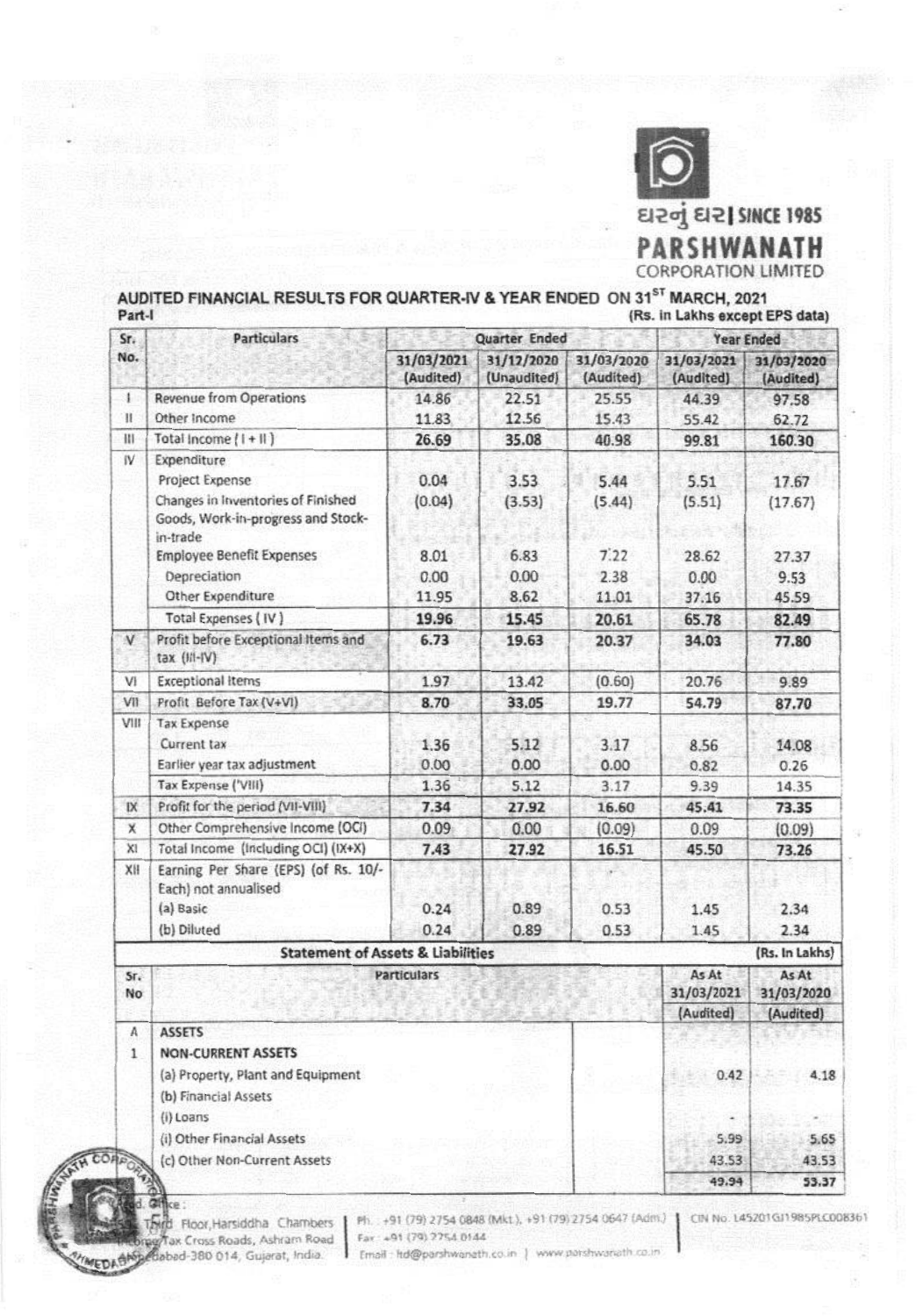

<u>घरनुं घर। SINCE 1985</u> **PARSHWANATH** 

| $\overline{z}$                                       | <b>CURRENT ASSTES</b>                             |  |           |                |
|------------------------------------------------------|---------------------------------------------------|--|-----------|----------------|
|                                                      | (a) Inventories                                   |  | 34.44     | 28.93          |
|                                                      | (b) Financial Assets                              |  |           |                |
|                                                      | (i) Investments                                   |  | 0.42      | 0.22           |
|                                                      | (ii) Trade Receivables                            |  | 項         |                |
|                                                      | (iii) Cash and Cash Equivalents                   |  | 959.46    | 921.35         |
|                                                      | (iv) Loans                                        |  | 0.11      | 0.18           |
|                                                      | (c) Current tax asset (net)                       |  | 14.62     | 10.99          |
|                                                      | (d) Other Current Assets                          |  | 0.33      | 0.27           |
|                                                      |                                                   |  | 1009.38   | 961.94         |
|                                                      | <b>TOTAL</b>                                      |  | 1059.33   | 1015.31        |
| B                                                    | <b>EQUITY AND LIABILITIES</b>                     |  |           |                |
|                                                      | <b>EQUITY:</b>                                    |  |           |                |
|                                                      | (a) Equity Share Capital                          |  | 313.18    | 313.18         |
|                                                      | (b) Other Equity                                  |  | 733.53    | 688.03         |
|                                                      |                                                   |  | 1046.72   | 1001.22        |
|                                                      | <b>LIABILITIES</b>                                |  |           |                |
| $\mathbf{1}$                                         | <b>NON-CURRENT LIABILITIES</b>                    |  |           |                |
|                                                      | (a) Provisions                                    |  | 2.66      | 2.35           |
|                                                      |                                                   |  | 2.66      | 2.35           |
| 2                                                    | <b>CURRENT LIABILITIES</b>                        |  |           |                |
|                                                      | (a) Financial Liabilities                         |  |           |                |
|                                                      | (i) Trade Payables                                |  | 4.72      | 9.95           |
|                                                      | (ii) Other financial liabilities                  |  | 4.42      | 1.12           |
|                                                      | (b) Other Current Liabilities                     |  | 0.81      | 0.68           |
|                                                      |                                                   |  | 9.94      | 11.75          |
|                                                      | <b>TOTAL</b>                                      |  | 1059.33   | 1015.31        |
|                                                      |                                                   |  |           | (Rs. In Lakhs) |
| <b>Statement of Cash Flows</b><br><b>Particulars</b> |                                                   |  | 2020-21   | 2019-20        |
|                                                      |                                                   |  | (Audited) | (Audited)      |
| (A)                                                  | <b>Cash flow from Operating Activities:</b>       |  |           |                |
|                                                      | Net Profit Before Tax                             |  | 54.79     | 87.70          |
|                                                      | Adjustments:                                      |  |           |                |
|                                                      | Depreciation                                      |  |           | 9.53           |
|                                                      | Net loss / (Gain) on investments carried at FVTPL |  | (0.20)    | 0.15           |
|                                                      | Profit on Sale of Property, plant and equipments  |  | (10.58)   |                |
|                                                      | Interest on Income Tax Refund                     |  |           | (1.98)         |
|                                                      | Interest income                                   |  | (55.04)   | (60.49)        |
|                                                      | Reimbursement of defined employee benefit plans   |  | 0.09      | (0.09)         |
|                                                      | Operating profit before working capital changes   |  | $-10.94$  | 34.82          |

The Floor Harsiddha Chambers | Ph. +91 (79) 2754 0848 (Mkt.), +91 (79) 2754 0647 (Adm.)

CIN No. L45201GJ1985PLC008361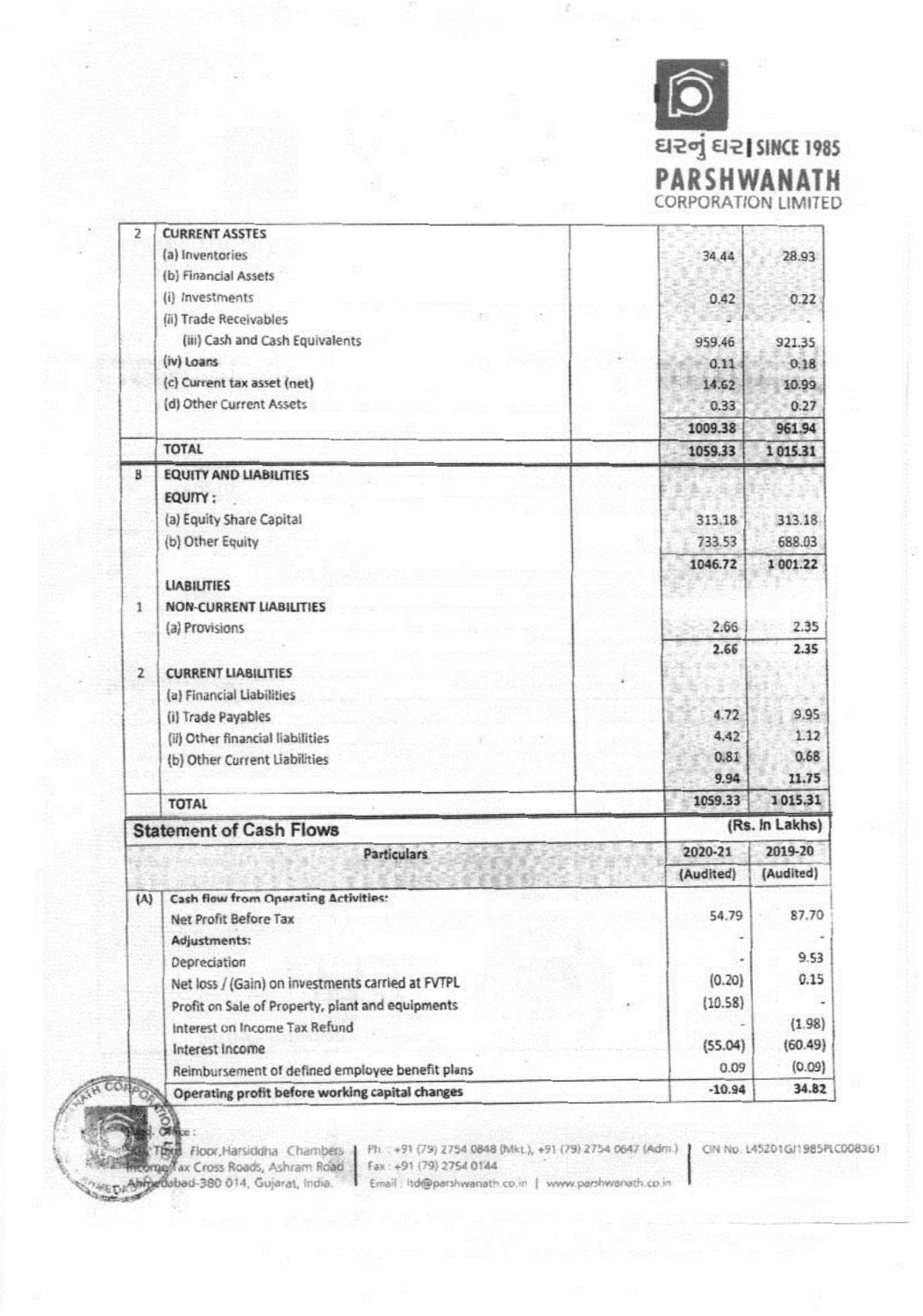

દારનું ઘર| SINCE 1985 **PARSHWANATH** CORPORATION LIMITED

|                | Adjusted for:                                                                                                                                                                                                                                                        |         |         |  |  |  |  |
|----------------|----------------------------------------------------------------------------------------------------------------------------------------------------------------------------------------------------------------------------------------------------------------------|---------|---------|--|--|--|--|
|                | Inventories                                                                                                                                                                                                                                                          | (5.51)  | (17.67) |  |  |  |  |
|                | Trade payables, Other liabilities & provisions                                                                                                                                                                                                                       | (1.49)  | 7.48    |  |  |  |  |
|                | Other financial asset                                                                                                                                                                                                                                                | (0.33)  | (0.31)  |  |  |  |  |
|                | B<br>Other Current asset                                                                                                                                                                                                                                             | 0.01    | 0.07    |  |  |  |  |
|                | Changes in working capital                                                                                                                                                                                                                                           | (7.32)  | (10.42) |  |  |  |  |
|                | <b>Cash Generated from operations</b>                                                                                                                                                                                                                                | (18.27) | 24,40   |  |  |  |  |
|                | Direct taxes (paid)/ refund received (net)                                                                                                                                                                                                                           | (13.02) | 5.63    |  |  |  |  |
|                | <b>Net Cash Flows From Operating activities</b>                                                                                                                                                                                                                      | (31.28) | 30.03   |  |  |  |  |
| (B)            | Cash flow from Investing Activities:                                                                                                                                                                                                                                 |         |         |  |  |  |  |
|                | Interest Income                                                                                                                                                                                                                                                      | 55.04   | 60.49   |  |  |  |  |
|                | Sale of Property, Plant & Equipment                                                                                                                                                                                                                                  | 14.34   | 0.00    |  |  |  |  |
|                | Receipt of capital balance from retired partnership firm shown under loans                                                                                                                                                                                           | 0.00    | 0.02    |  |  |  |  |
|                | Net Cash Flows From Investing activities                                                                                                                                                                                                                             | 69.39   | 60.51   |  |  |  |  |
| (C)            | <b>Cash flow from Financing Activities:</b>                                                                                                                                                                                                                          |         |         |  |  |  |  |
|                | Net Cash Flows From Financing activities                                                                                                                                                                                                                             |         |         |  |  |  |  |
|                | Net Increase in Cash & Cash Equivalents                                                                                                                                                                                                                              | 38.10   | 90.53   |  |  |  |  |
|                | Cash & Cash Equivalents at the beginning of the year                                                                                                                                                                                                                 | 921.35  | 830.82  |  |  |  |  |
|                | Cash & Cash Equivalents at the close of the year                                                                                                                                                                                                                     | 959.46  | 921.35  |  |  |  |  |
| Notes:         |                                                                                                                                                                                                                                                                      |         |         |  |  |  |  |
| $\mathbf{1}$   | The aforesaid financial results were subjected to statutory audit by the auditor of the company and reviewed<br>and recommended by the Audit Committee & approved by the Board of Directors at their meeting held on June<br>28, 2021.                               |         |         |  |  |  |  |
| $\overline{2}$ | The Company is engaged in the business of Construction and Development of housing projects and therefore<br>there are no other reportable segments.                                                                                                                  |         |         |  |  |  |  |
| 3              | Figures for the quarter ended March 31, 2021 and March 31, 2020 represent the difference between audited<br>figures for the financial year and the limited reviewed figures for the nine month period ended December 31,<br>2020 and December 31, 2019 respectively. |         |         |  |  |  |  |
| 4              | Figures for the previous periods have been regrouped / re- arranged, wherever considered necessary.                                                                                                                                                                  |         |         |  |  |  |  |
|                | 6000                                                                                                                                                                                                                                                                 |         |         |  |  |  |  |



BY ORDER OF THE BOARD

DATE: JUNE 28, 2021 MANAGING DIRECTOR (DIN: 00047374)

1 1

5

Regd. Office:

Income Tax Cross Roads, Ashram Road Fax: +91 (79) 2754 0144

50, Third Floor, Harsiddha Chambers | Ph .: +91 (79) 2754 0848 (Mkt ), +91 (79) 2754 0647 (Adm.) | CIN No. L45201GJ1985PLC00836 Ahrnedabad 380 014, Gujarat, India. | Email: Itd@parshwanath.co.in | www.parshwanath.co.in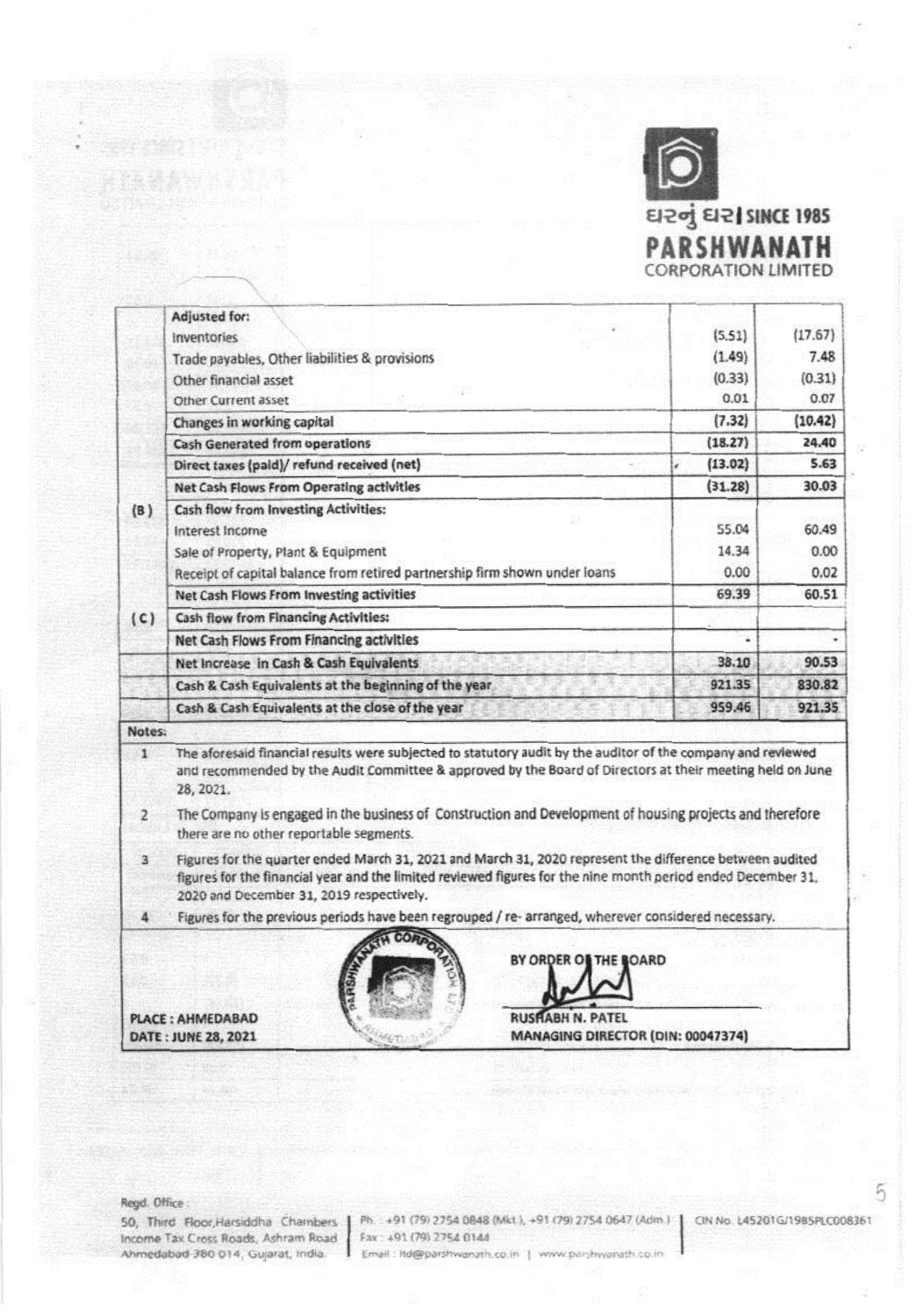### INDEPENDENT AUDITOR'S REPORT ON AUDITED QUARTERLY FINANCIALS RESULTS AND YEAR TO DATE RESULTS OF THE COMPANY PURSUANT TO THE REGULATION 33 OF THE SEBI (LISTING OBLIGATIONS AND DISCLOSURE REQUIREMENTS) REGULATIONS, 2015

To.

The Board of Directors of **Parshwanath Corporation Limited** 

#### Opinion

We have audited the accompanying Financial Results of Parshwanath Corporation Limited (the "Company"), for quarter and year ended March 31, 2021 ("the Statement"), attached herewith, being submitted by the Company pursuant to the requirement of Regulation 33 of the SEBI (Listing Obligations and Disclosure Requirements) Regulations, 2015, as amended (the "Listing Regulations").

In our opinion and to the best of our information and according to the explanations given to us, these financial results:

a. are presented in accordance with the requirements of Regulation 33 of the Listing Regulations in this regard;

and

give a true and fair view in conformity with the recognition and measurement principles laid down in the  $<sub>b</sub>$ </sub> applicable accounting standards and other accounting principles generally accepted in India of the net loss, other comprehensive income and other financial information of the Company for the quarter and year ended March 31, 2021.

#### **Basis for Opinion**

We conducted our audit in accordance with the Standards on Auditing (SAs) specified under Section 143(10) of the Companies Act, 2013 (the Act). Our responsibilities under those Standards are further described in the Auditor's Responsibilities for the Audit of the Financial Results section of our report. We are independent of the Company in accordance with the Code of Ethics issued by the Institute of Chartered Accountants of India ("ICAI") together with the ethical requirements that are relevant to our audit of the Financial Results under the provisions of the Act and the Rules thereunder, and we have fulfilled our other ethical responsibilities in accordance with these requirements and the ICAI's Code of Ethics. We believe that the audit evidence we have obtained is sufficient and appropriate to provide a basis for our opinion.

## Management's Responsibilities for the Financial Results

These financial results have been prepared on the basis of the annual financial statements for the year ended March 31, 2021. The Company's Board of Directors are responsible for the preparation and presentation of the Financial Results that give a true and fair view of the net loss and other comprehensive income and other financial information in accordance with the recognition and measurement principles laid down in Ind AS 34, "Interim Financial Reporting" prescribed under Section 133 of the Act, read with relevant rules issued thereunder and other accounting principles generally accepted in India and in compliance with Regulation 33 of the Listing Regulations.



S G D G & Associates LLP, a Limited Liability Partnership with LLP Identity No. AAI-3248

5-6, Shivalik Plaza, Opp. A.M.A., ATIRA, Polytechnic, Ambawadi, Ahmedabad- 380 015 Contact No.: +91-9974940700, 9820851518 · Email: info@sgdg.co.in · Website: www.sgdg.co.in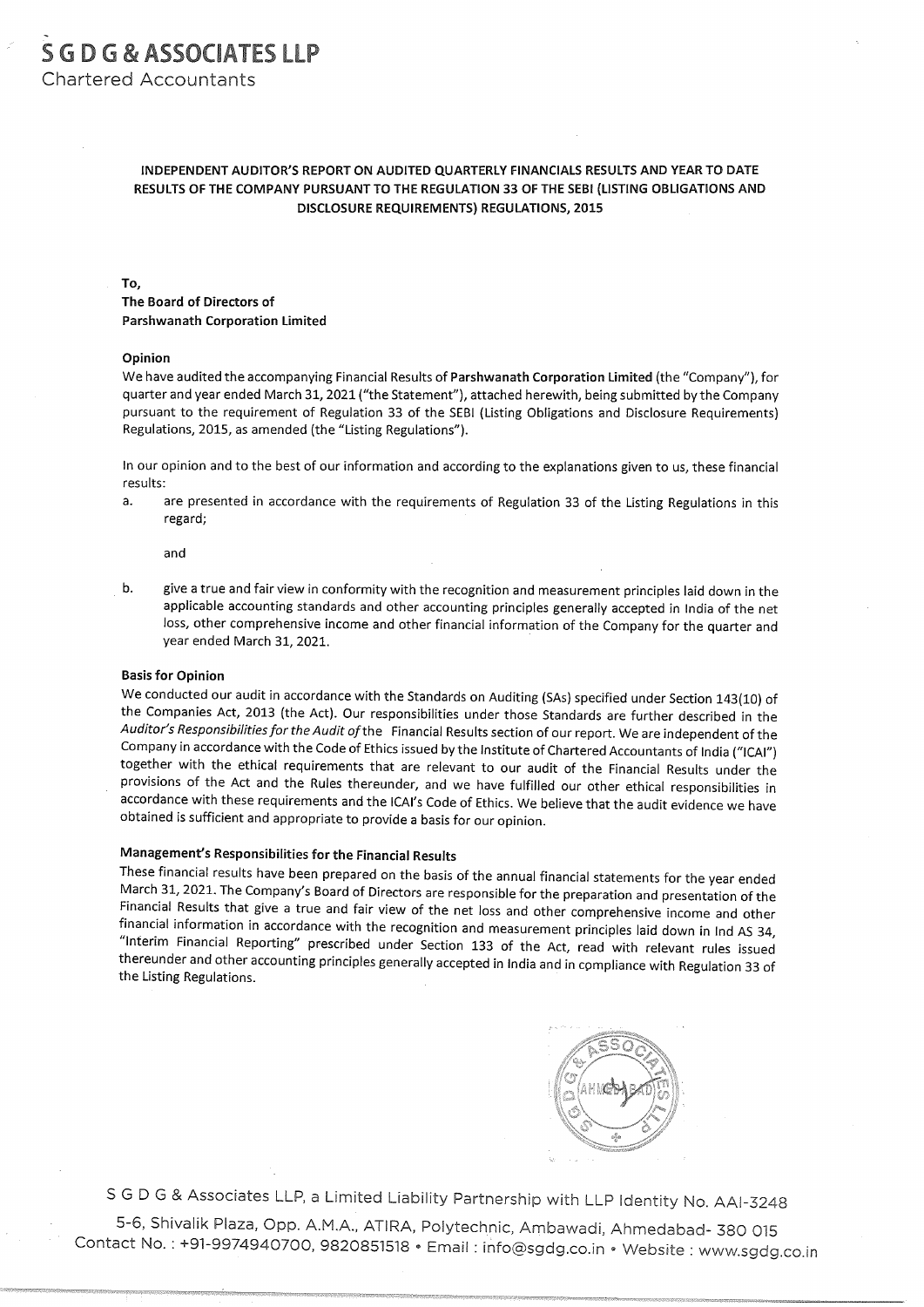## S G D G & Associates LLP **Chartered Accountants**

This responsibility also includes maintenance of adequate accounting records in accordance with the provisions of the Act for safeguarding of the assets of the Company and for preventing and detecting frauds and other irregularities; selection and application of appropriate accounting policies; making judgments and estimates that are reasonable and prudent; and the design, implementation and maintenance of adequate internal financial controls that were operating effectively for ensuring the accuracy and completeness of the accounting records, relevant to the preparation and presentation of the Financial Results that give a true and fair view and is free from material misstatement, whether due to fraud or error.

In preparing the Financial Results, the Board of Directors are responsible for assessing the Company's ability, to continue as a going concern, disclosing, as applicable, matters related to going concern and using the going concern basis of accounting unless the Board of Directors either intends to liquidate the Company or to cease operations, or has no realistic alternative but to do so.

The Board of Directors are also responsible for overseeing the Company's financial reporting process.

## Auditor's Responsibilities for the Audit of the Financial Results

Our objectives are to obtain reasonable assurance about whether the Financial Results as a whole are free from material misstatement, whether due to fraud or error, and to issue an auditor's report that includes our opinion. Reasonable assurance is a high level of assurance but is not a guarantee that an audit conducted in accordance with SAs will always detect a material misstatement when it exists. Misstatements can arise from fraud or error and are considered material if, individually or in the aggregate, they could reasonably be expected to influence the economic decisions of users taken on the basis of this Financial Results.

As part of an audit in accordance with SAs, we exercise professional judgment and maintain professional skepticism throughout the audit. We also:

- Identify and assess the risks of material misstatement of the financial results, whether due to fraud or error, design and perform audit procedures responsive to those risks, and obtain audit evidence that is sufficient and appropriate to provide a basis for our opinion. The risk of not detecting a material misstatement resulting from fraud is higher than for one resulting from error, as fraud may involve collusion, forgery, intentional omissions, misrepresentations, or the override of internal control.
- Obtain an understanding of internal control relevant to the audit in order to design audit procedures that are appropriate in the circumstances. Under section 143(3)(i) of the Companies Act, 2013, we are also responsible for expressing our opinion on whether the company has adequate internal financial controls with reference to financial statements in place and the operating effectiveness of such controls.
- Evaluate the appropriateness of accounting policies used and the reasonableness of accounting estimates and related disclosures made by the Board of Directors.
- Conclude on the appropriateness of Board of Directors' use of the going concern basis of accounting and, based on the audit evidence obtained, whether a material uncertainty exists related to events or conditions that may cast significant doubt on the Company's ability to continue as a going concern. If we conclude that a material uncertainty exists, we are required to draw attention in our auditor's report to the related disclosures in the financial statements or, if such disclosures are inadequate, to modify our opinion. Our conclusions are based on the audit evidence obtained up to the date of our auditor's report. However, future events or conditions may cause the Company to cease to continue as a going concern.
- Evaluate the overall presentation, structure and content of the financial results including the disclosures, and whether the financial results represent the underlying transactions and events in a manner that achieves fair presentation.



Independent Auditor's report on financial results for the quarter and year ended on March 31, 2021 of Parshwanath Corporation Limited

Page 2 of 3